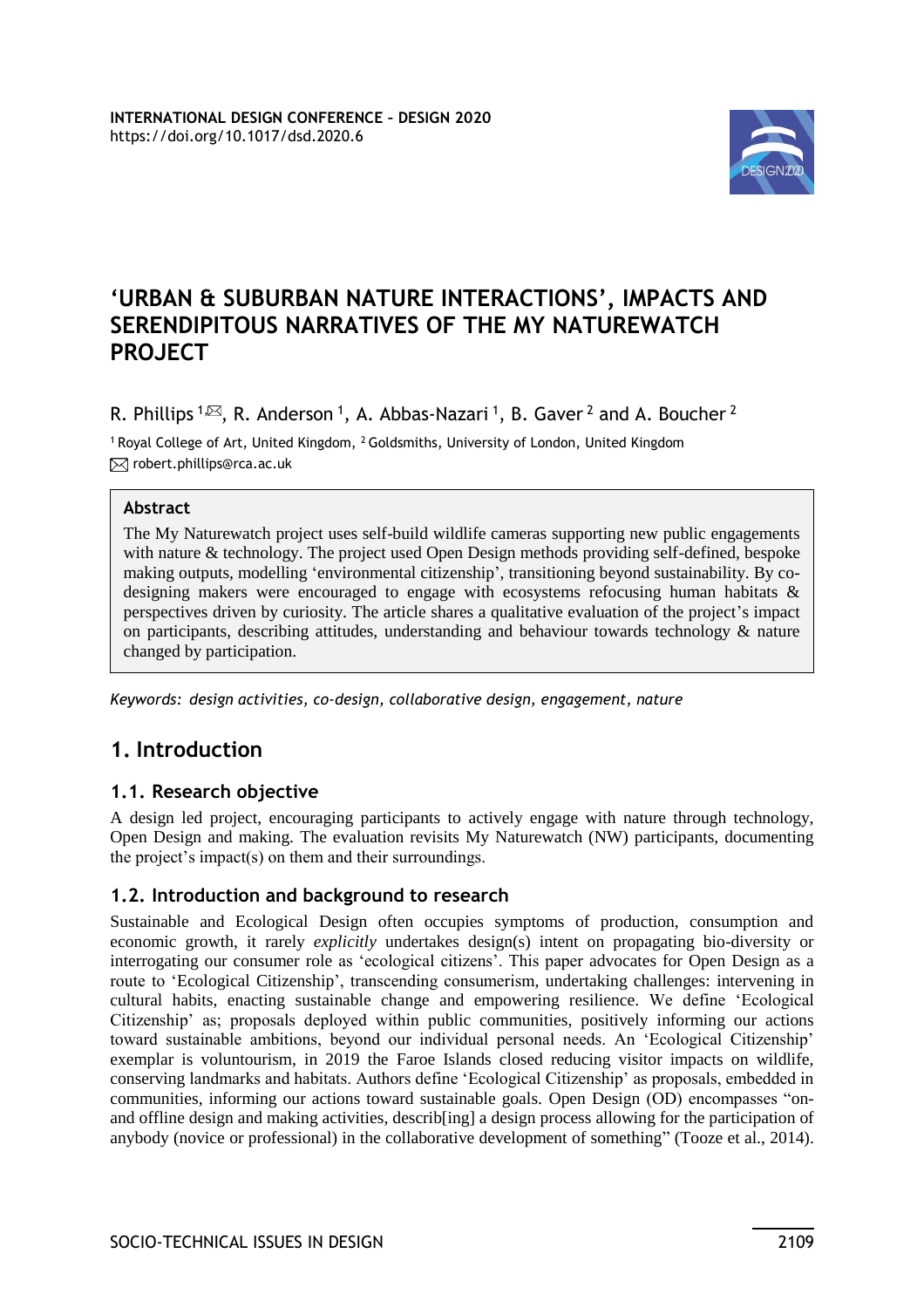OD democratises construction information access, presenting community opportunities for sustainable responses. OD unlocks; manufacture, repair, economies and sustainable trajectories. This paper reports upon a project which seeks to examine what the principles and practices of Open Design have to contribute to fostering the attitudes and behaviours characteristic of Ecological Citizenship, and from encouraging a cultural shift from the consumption of nature as a resource for humans to exploit to approaching it as a common good in need of stewardship. Through collaboration(s) with experts and grassroots communities, the My Naturewatch project fosters 'active community engagement' and embodies an Ecological Citizenship engagement activity, through OD.

# *1.2.1. Designed engagements / The My Naturewatch project*

The NW project uses a research through design approach creating DIY devices supporting new ways to engage with nature through technology. The Naturewatch (NW) camera is a wildlife camera using computer vision, taking pictures when it sees movement (Figure 1.). The NW website publishes everything to make the devices, in easy-to-follow 'recipes', with retail links for parts and downloadable software. NW is a collaboration between Goldsmiths Interaction Research Studio and The Royal College of Art (RCA), Design Products programme. The Goldsmiths team, took the lead in engaging the BBC, designed the cameras and instructional materials, and focused on recruiting thousands of people. The RCA team focused on using the camera in a large series of open workshops, engaging: wildlife charities, schools and cultural institutions including a training programme for communities. The deployable designs featured on BBC SpringWatch in 2018, and (to date) 2,500+ have been made by UK residents and international climates, with varying technical expertise, wildlife knowledge and demographic characteristics. Some participants directly engaged in workshop activities from either; The National Trust, Victoria and Albert Museum, Wildlife Trusts etc. [\(Phillips et al., 2019\)](#page-9-0).



**Figure 1. The Naturewatch (NW) camera is a wildlife camera using computer vision, taking pictures when it sees movement**

# *1.2.2. My Naturewatch evaluation study*

This article reports on findings and analysis from the first of two evaluation phases of NW camera-making project. This phase focused upon individual experiences of NW taking place between April and September, 2019. The making of individual cameras and the project's overall shape was iterative, intuitive and guided by improvisation to make meaningful impacts as decided by each camera maker. Much of this individual and project-wide design remained tacit when evaluation work began. This study provided the first opportunity for researchers and participants to reflect upon how they had responded to the brief, materials and context to create each camera [\(Gaver et al., 2019\)](#page-9-1). It was therefore essential that the study's research approach could "be open to incoherence and instability as part of [participants'] explanatory frameworks" [\(Simmons and Rush, 2017\)](#page-9-2), that allowed this tacit and practice-based knowledge to be discussed. Meanings were explained with reference to the context in which it was created.

# **2. Method**

There are two main areas of methodological difficulty in following up and evaluating NW camera making, or indeed any Open Design project, despite a long history of collaboration between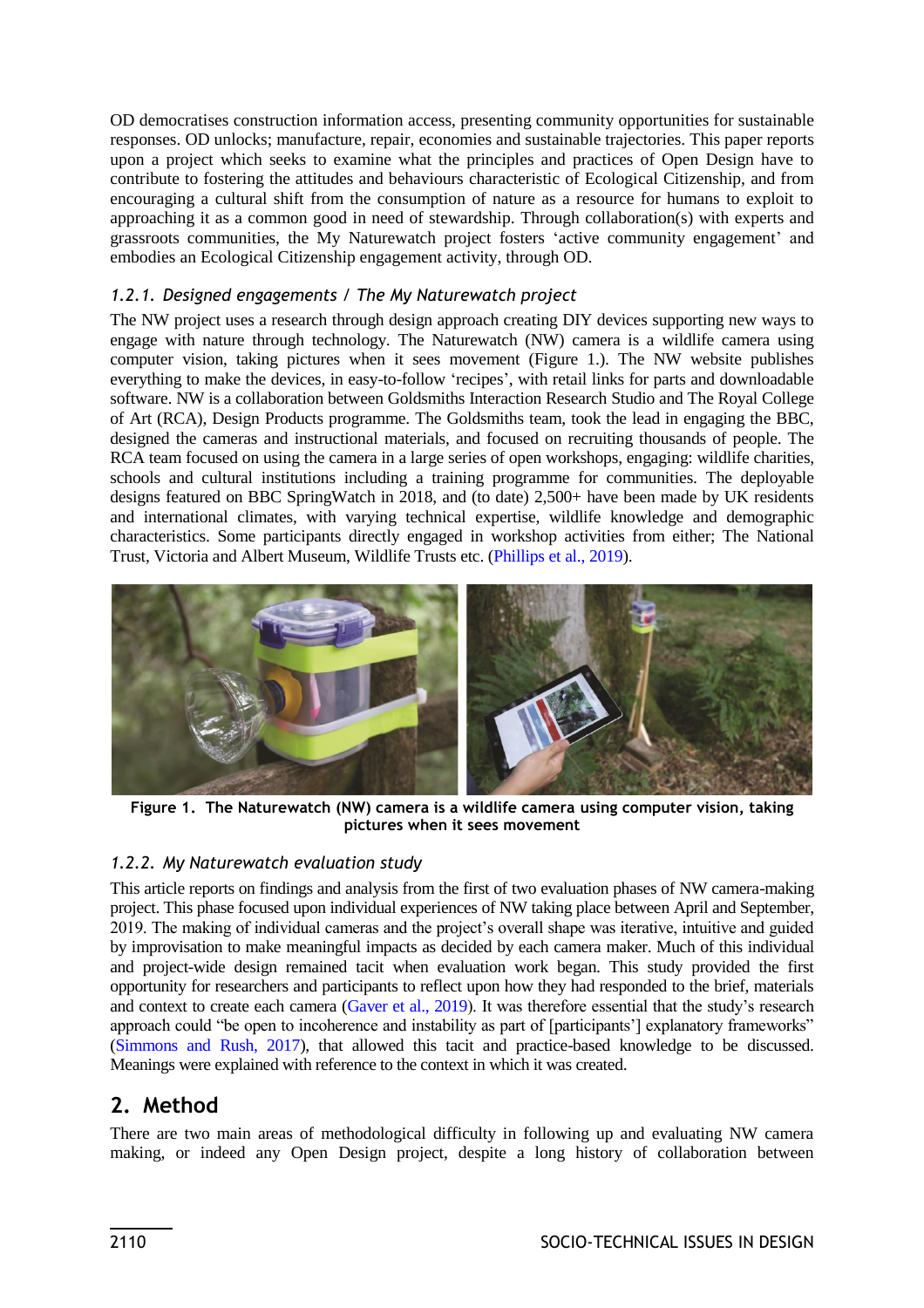ethnographers and participatory design practitioners [\(Blomberg and Karasti, 2012\)](#page-9-3). The first challenge is in sampling a population that is inherently indefinable: there are no meaningful ways of tracking who has participated in the designing/ making activities if they are open in the true sense. In this particular case, the terms of participation in NW - anyone could download a how-to guidebook and toolkit, and these were free to copy, redistribute and share - meant that even if the project had demanded demographic data in exchange for the download (and such an approach arguably challenges the open design principles of the project) we would still have no idea of the true reach of the toolkit and therefore the cameras. We have some sense of the 'first degree' initial reach of the toolkit thanks to download figures, Twitter and Instagram data and user forum engagement, but anecdotally and by process of deduction this represents a smaller and only partly overlapping population as have used the NW hashtags on Twitter or Instagram. This is the perhaps inevitable price of setting design loose in this way: we cede not only control of the design process but also the means of demanding surveillance in return for participation. The second methodological difficulty in evaluating NW camera toolkits is that the type of impact this project set out to capture is in any case poorly suited to large-n standardised questionnaires or social media data scraping. The NW camera toolkit and associated training sessions were not created to improve discrete and specific metrics, but rather to have a transformative impact on users' understanding and attitudes to nature and biodiversity, resulting in new pro-biodiversity behaviours. In other words, this project sought to intervene in a complex psychosocial process. The process of making and building a camera was meant to gently disrupt personal and cultural assumptions about self and nature that are "taken for granted, are habitual and automatic" [\(Walsh, 2012:](#page-9-4) 246). Our choice of methodological orientation was driven by a desire to not merely describe our observation of changes in camera maker behaviour, but to try to learn what it has been like to be a camera maker and to work with our cohort towards describing complex practices and thought processes as they experienced them. An ethnographic sensibility allowed for unexpected findings to emerge in the analysis of the behavioural impacts of the NW project. It also allowed participants' own experiences and analysis of their behaviour to add to researcher-generated interpretations. "Seeing with an ethnographic sensibility," [\(Pader, 2006\)](#page-9-5) means that researchers foreground the ways in which participants themselves understand their world, their relations and their behaviours at the same time as interrogating those folk explanations. To rely on what people say about what they believe and do, without also observing what they do, is to neglect the complex relationship between attitudes and behaviour [\(Hammersley, 1990\)](#page-9-6). In other words, ethnography places culture, habit and lay knowledge at the centre of research. For all these reasons the findings reported in this paper are based upon an interpretive ethnographic study of three inter-related datasets drawn from different activities during the project's lifecycle. As applied to design these tools enable tacit knowledge involved in these processes to be made more visible, but it also offers powerful insights into actual rather than reported (and perhaps idealised) behaviours. Design ethnographic tools help comprehend "design territories" and the complex elements within them by systematically examining the interplay between environment, shared cultures and individual thoughts and behaviours. Kuniavsky describes ethnographic design tools as "finding the boundaries of people's needs and abilities", providing a framework for observing design insights [\(Kuniavsky, 2003\)](#page-9-7). Ethnography is a powerful means of generating new concepts and theories and understanding a culturally and historically specific experience from the lay perspective. However, it is by its nature non-generalisable and works intensively with a relatively small, defined population. Within the broader ethnographic field, "focused ethnographies" are recognised as a specific sub-set of research which are time-limited exploratory studies of a specific group or community [\(Knoblauch, 2005\)](#page-9-7), with particular relevance for applied or problem-oriented ethnography such as in the design world [\(Muecke,](#page-9-5)  [1994\)](#page-9-5). The study reported in this paper was designed as one of these focused ethnographies.

This study took an iterative inductive-deductive approach to constructing codes, second-level concepts and eventually theories using thematic analysis. This approach to analysing qualitative data combines descriptive "ground up" coding practices, usually derived from a close reading of primary data (such as interview transcripts, video or found documents) with an iterative process of sorting and grouping those first level codes into clusters derived from either existing scholarly literature or the researchers' own second-level code groupings [\(Braun and Clarke, 2006\)](#page-9-8). This process occurs throughout the data collection and analysis phases of research, ceasing only when there is no more data to be analysed and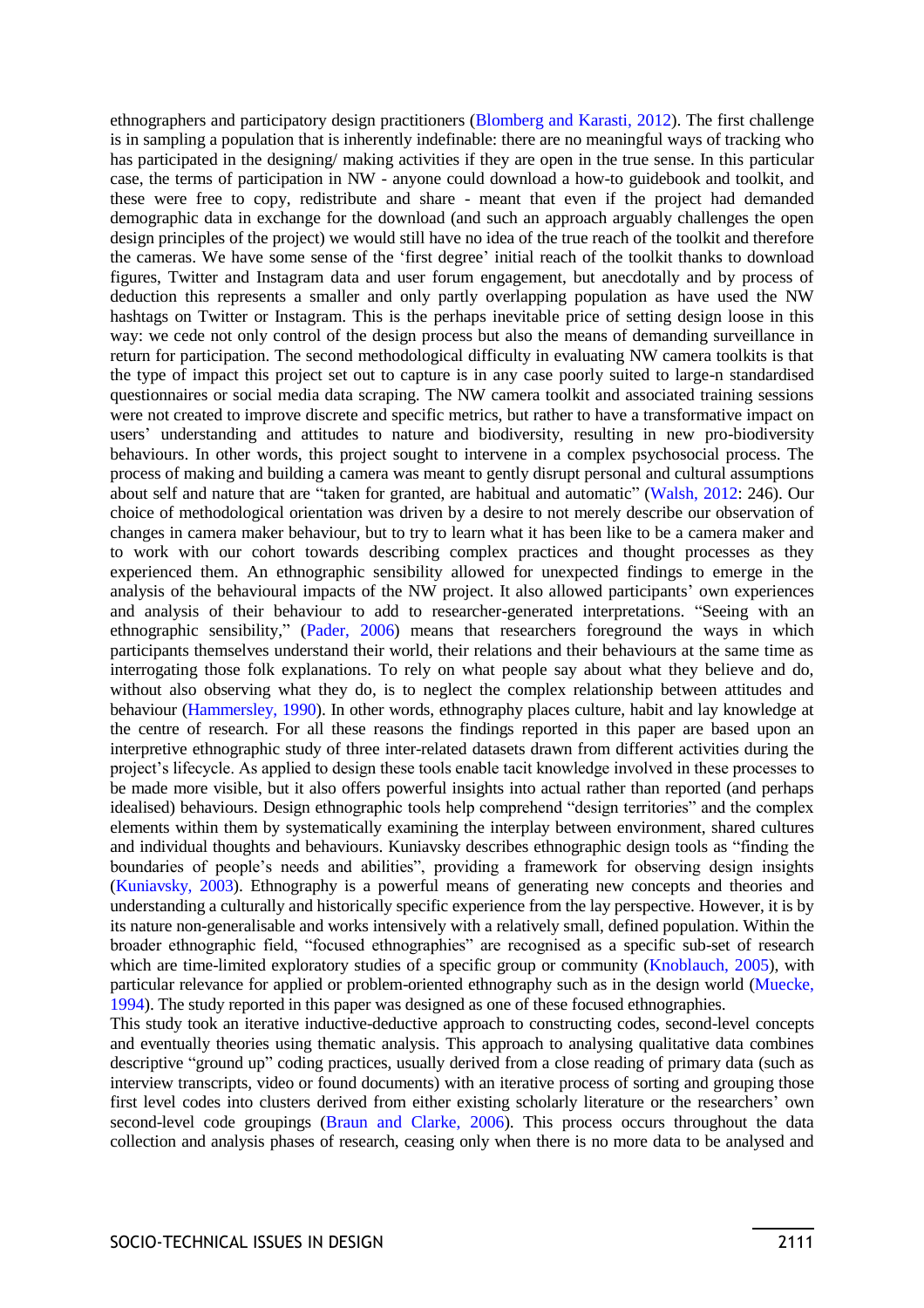there are no new codes being generated by that close reading. Finally, a summative phase of broad thirdlevel groupings of concepts are used to point towards more general or theoretical contributions. The aim of thematic analysis is to create a traceable, documented interpretive process for analysing complex patterns in large qualitative datasets without sacrificing a study's ability to speak to broader literatures; 'Most people begin with a very descriptive level of coding and work upwards in a systematic manner toward a more interpretive level' [\(Langridge, 2004:](#page-9-9) 267). As an analytical method with theoretical flexibility that keeps close description of primary data and the generation of interpretive concepts in intimate dialogue, thematic analysis was an appropriate choice for a study of this kind. The first phase in this process of generating both first- and second-level codes began with a content and qualitative analysis of all the threads on the NW user forum's message boards to identify common themes and ideas in the posts housed there. The raw data from forums was loaded into qualitative analysis software QDA Miner, which coded at source this and all other primary data collected during the project. This analysis produced an initial set of code groupings or concepts that formed the first iteration of our interpretive analytical framework, prioritised by both frequency of code within the dataset and representation of distinct, significant ideas [\(Clark and Braun, 2013\)](#page-9-10). These initial themes helped create a "prompt pack" – a simple cultural probe [\(Gaver et al.,](#page-9-10) 1999)- mailed to camera makers who agreed to form a cohort of ethnographic informants. The prompt packs consisted of four brightly-coloured postcards with selected quotes from the forum data and a short text inviting the cohort member to record their reflections on their own experiences of these themes. The postcards represented our initial preliminary coding based on the forum data: "Surprise and Delight", "Problem solving and creativity", "Nature" and "Technology". A mailing list of approximately 35 potential informants were approached. A pool of ten informants were originally selected by convenience sampling from a list of people who had had contact with the research team and had left their permission to be contacted in the future. This number fell to nine informants early on in the follow-up process due to a drop-out leaving us with a sample of six men and three women, ranging in age from early thirties to early eighties (six were fifty years old or older). There are two major limitations of this sample cohort. We have already discussed the extreme difficulty of using another, more representative or randomised sampling strategy in an Open Design project of this nature. This is a small sample size, even within the total users of NW toolkits. However, given the nature of our hopedfor impact a smaller number of prompt packs and ethnographic interviews with long-term participants, wherever possible conducted in the environment in which the cameras were either used or built, would yield more meaningful insights than a larger but shallower sample size. Furthermore, a convenience sample is not necessarily a generalisable sample of users even within the NW project. These informants had persisted with the cameras long enough to have become known to the research team through their activity or who had been motivated enough to attend how-to workshops. They were therefore to some degree self-selecting. They point to a better understanding of why NW worked for them, and prompt learning for this and other Open Design making projects identifying 'recipes for engagement'. These nine individuals were interviewed, all of whom had; built a camera and used it; previously participated in NW activities or forums; and who had given their prior consent for project follow up. The interviews typically lasted approximately 60 minutes, eventually totalling nearly nine hours of data. These interviews took place at the participants' home, place of work or a neutral location as agreed by them, although they were encouraged to meet with the interview team in a place relevant to their camera experience. Wherever possible, interview(s) included a visit to the site in which the camera was deployed. Most of the nine interviews were conducted with two members of the research team present: the evaluation lead and another member of the team who had a prior relationship with the participant. Each session followed a semi-structured interview outline to cover all the key themes and activities of relevance to the project, with the freedom for interviewees or the research team to follow interesting or unexpected lines of discussion relevant to the overall themes and research questions of the project. The broad structure of these interviews reflected the four initial coding themes included in the prompt pack postcards, and these postcards formed the basis of a portion of the interview discussions. The prompt cards themselves were also collected for further analysis. The data from these interviews was coded by the evaluation lead according to the initial codes and themes identified during the users forum phase using QDA Miner as before. At this stage new first-level codes were added and subsequently new conceptual groupings were proposed to better accommodate the additional codes. These new second-level concepts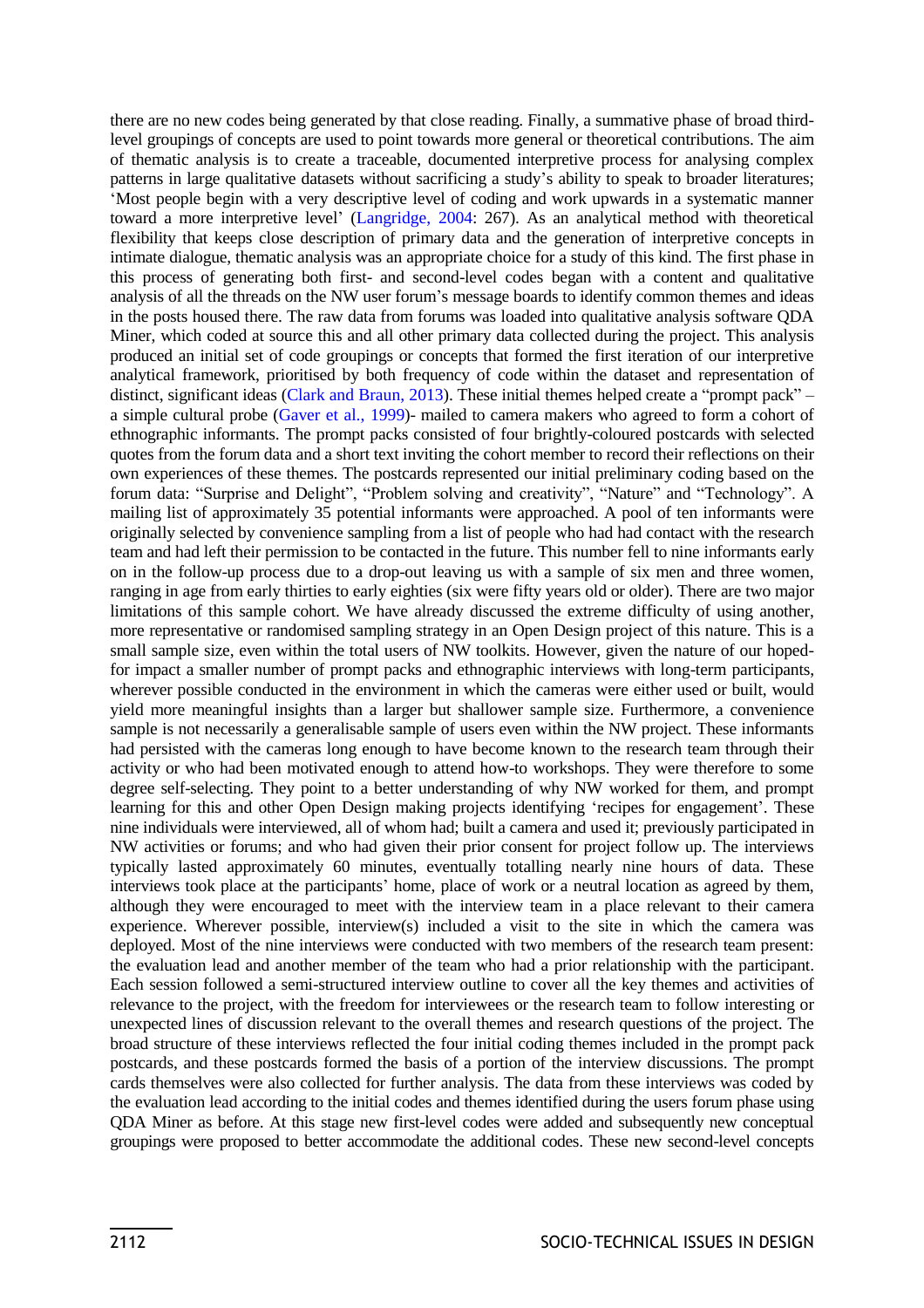were; "non-human perspectives" (five codes), "tech attitudes/ behaviours" (16 codes), "engagement styles" (11 codes), "nature attitudes/ behaviours" (11 codes), "emotions" (five codes) and nine uncategorised and unrelated miscellaneous codes. All research team members were able to read and respond to the concepts and themes within these transcripts, and the emerging codes were workshopped into key thirdlevel overarching themes by the whole NW RCA research team.

# **3. Findings**

After analysis of the raw data, three significant themes emerged about the way that the project's design approach impacted upon attitudes and behaviours towards both the natural world and using relevant technology. These were; the consequences of the project's principles of openness around use as well as customisation of the design; the way that this openness required participants to incorporate the natural world into their making practices; the way that the incorporation of 'non-human perspectives' in making and using the cameras changed what it meant to be 'in touch' with the natural world. In keeping with conventions of ethnographic writing, the quotations used in this text have been selected for their ability to encapsulate the theme or sub-theme they relate to as efficiently as possible, perhaps summarising other statements made across several documents. They are not exhaustive, but we have included brief quantitative summaries of frequency or spread of codes across cases to provide justification for our prioritisation of these themes. The NW design engagements developed Open Design dialogue and opportunities. NW participants informed their sustainable values leading to Ecological Citizenship.

# **3.1. Open approach to making/goals of making leads to deeper engagement**

All but two interviewees cited their existing interest in nature as a spur to their own involvement, with one of the remaining two stating that it was an interest in photography that first engaged them and the other participant citing their interest in the coding used in the software. Without exception, however, participants reported adding new interests and goals around technology, understanding of nature and/ or design and making to their initial ambitions for their cameras. Interviewee INTA9, a professional conservationist in her early thirties, reflected on this flexibility in terms of recruitment and retention on the project: 'There are so many ways in which you can not only use the camera, but it will engage people in different ways'. She herself had used the camera initially out of a desire to create engaging photos of wildlife to share on social media, and had begun to use them in her professional work as a conservation officer. She eventually went on to build a camera as a present for friends or relatives, in common with all but one of the interviewees. While most participants interviewed had one initial interest or aim that led them to engage with the project, Interviewee INTA8, a retired town planner in his early eighties, was explicit that it was the ability to combine his interests in a way that felt intuitively exciting and right to him that first persuaded him to get involved:

*'I think it's the package. I think it's an interesting package. It was not only a workshop to make a camera. It was more than that. It was how to use that, and introduce another interest, you know, at the same time.'*

All interviewees reported adding new goals to their original motivation for making a NW camera, sometimes in ways that surprised them. INTA5 (an educator in her late fifties) was unusual in that she initially built a camera primarily out of curiosity about its use of Raspberry Pi and software coding, but rapidly became invested in the daily lives of the animals in her garden. Having previously regarded many birds visiting the garden as pests, her desire to understand how to make the camera work better led to her developing a good knowledge of common birds and their behaviours. One pigeon in particular became special to her and she began to check her camera regularly to monitor his wellbeing:

*'Yes, so it wasn't really about the birds and things, but since I've had it, it has become about that. […] I came down about two weeks ago, and there were five breast feathers on the grass, and I thought, "Oh no, Pidgey's carked it." I was so upset.'*

INTA1 was another participant whose primary motivation was not specifically about wildlife or conservation. A keen amateur wildlife photographer in his late thirties, he engaged with the project in order to take unusual photographs. However, this had led to him deepening his understanding of the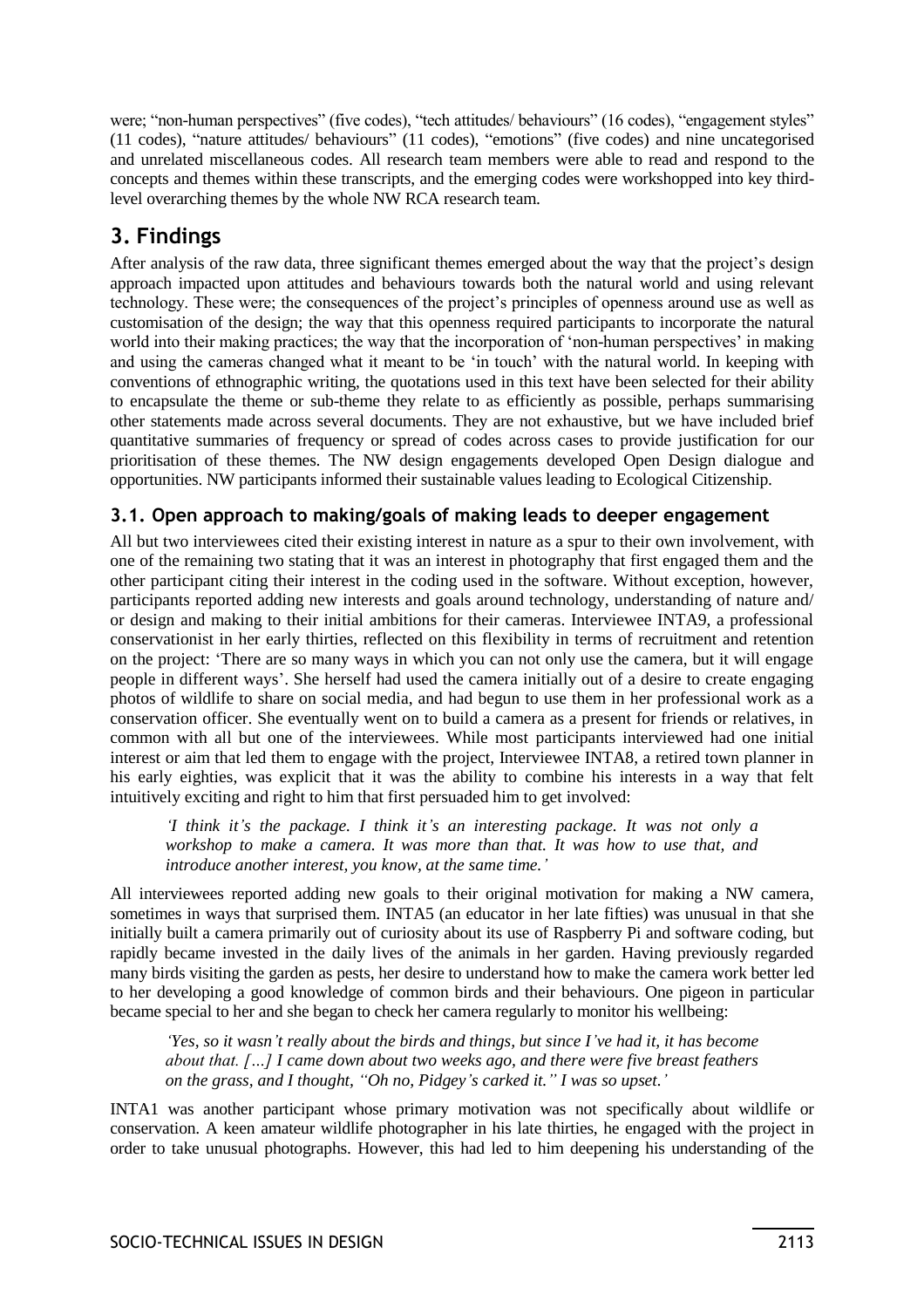habitat and dietary needs of the birds and insects he most wanted to photograph, and this led in turn to enriching the biodiversity of his garden: 'I've developed part of the garden more wild than the rest of it, to bring the other insects. Plus the birds will eat some of it, because I've seen them'. All participants reported making changes to improve the biodiversity of their garden or immediate environment to improve the chances of them taking the photos they wanted with their cameras. With the understandable exception of people working in conservation or an allied field, they all reported increased awareness of biodiversity or lack thereof in their environments. They also all reported capturing wildlife they didn't know existed in their gardens or immediate environment, including conservation professionals.

# **3.2. Process vs. product**

Several of the camera makers interviewed reflected that the process of making a camera – and then making it work – was as important to them as any final outcome, if not more important for some. INTA7, a retired woman in her seventies with little pre-existing knowledge of either the natural world or the technology involved, considered making the camera to be integral to the purpose of her involvement:

*Interviewer: What is it, do you think, about the fact that you did a workshop making one that's different to, say, going and buying one?*

*INTA7: Oh, gosh, the world. Absolutely the world. […] To make a thing, that was amazing.*

This sense of ownership is not unusual in co-design projects. What was distinctive about the way that process assumed significance in the case of NW was that the cameras had to be designed and modified in such a way as to constantly respond to the local environment they were in, and this foregrounded the triad of environment-maker-technology in a constantly changing interdependent cycle. It made for a process that was less means-end and more iterative and open than many participants were used to. INTA3 (a university laboratory technician in his late thirties), had used the camera at home in his garden with some success, and then had used it with a network of schools he ran conservation projects with. The teachers he liaised with were preoccupied with capturing "charismatic megafauna" like foxes and badgers. When these did not appear in photos, INTA3 reported that they described their cameras as "failures". He, however, wanted to reframe their experiences placing an emphasis on discovery and improved knowledge and understanding of the natural world: 'I did say that there might be a competition between schools, but not for the footage. But for the art, or creative work, that they make afterwards'. All participants attributed their on-going and deepening involvement with their cameras to a specific attitude to making. This was a willingness to make incremental improvements and to slowly improve their cameras and their use of them in response to what they learned about their environment, technology or photography. This was seen as a creative endeavour in itself by most, and by some it was seen as the point of the project, rather than any photos or discoveries (however pleasing these might be). INTA1 was a participant who described his build and camera modification as a creative photographic practice:

*Interviewer: It's interesting listening to you talk about [creativity], because I think for a lot of people, you know the creative part of it would be taking a pretty picture.*

*INTA1: It's not just that though is it? I mean that's the end product, but there's a lot that goes in before that. You're exploring how a picture would look to get that picture, but there's a lot of technology that goes into that.*

INTA4, a retired grocer in his sixties, reflected on his preference for building custom designs from scratch when so many products have reduced user modification to an absolute minimum: 'And I think that's possibly the problems with youngsters, I think - it's got to be instant, and if it's not quick enough, then they lose interest, unfortunately.' To him, the slow pace of getting results from the camera, the need to "show up" to it every day as a commitment and as a means of testing and improving the build, was integral to its success because these were means of tailoring it to the wildlife and environment it sat within and interfaced with: 'You've got to be in for the long game. You've just got to be prepared to be patient.' INTA2 was from a similar demographic to INTA4, and reported the same perception that attentive openness and patience were integral parts of the making process: 'it's a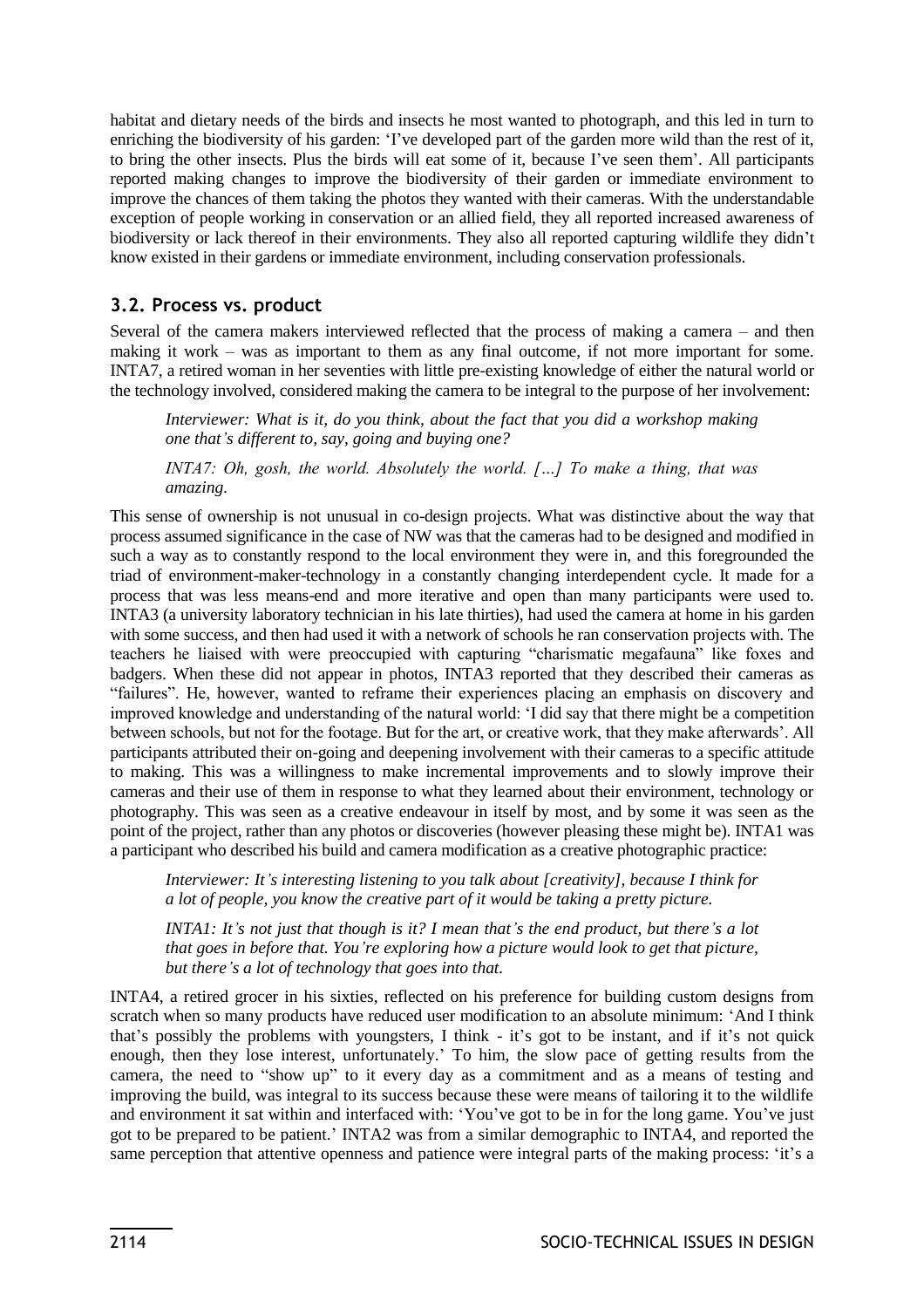long-term thing; you've got to be in for the long game. And things will turn up when you least expect it.' He too had an approach centred on experimentation and serendipity, of "making as a practice of inquiry", echoed by all but one of the interviewees across genders and ages. Since these were a selfselecting cohort in the sense that they had persisted with the cameras for long enough to have engaged with the project team or posted photos on social media, this may suggest that that either a) the project fostered this approach to technology and the natural world in participants b) that this project appealed to those who already thought about making in these ways or c) some combination of a) and b). My Naturewatch camera makers have not bought a product to do something for them but rather they've invested in an experience, a process with no single goal. It is not just the shape and form of their camera that emerges, but also a) the purpose they find for the camera and its technology and b) their own understanding of their relationship with the natural world around them.

### **3.3. A non-human perspective on nature – the intersection of disruptive technology and ecology**

All interviewees reported that building and using the NW cameras allowed a perception of their environment that would normally be impossible for them to experience directly. The nature of a small, adaptable camera enabled new, non-human ways of seeing and experiencing the world. There was also the potential for the cameras to be used to get a "helicopter" or "objective" perspective on a garden, for example if used as a camera trap to gather data about the number of a type of animal in a defined space over a defined time (as over half of interviewees reported doing). Six of the interviewees mentioned these "non-human timescales" in their responses. INTA6, a farmer in his late fifties, reported using the camera to monitor a pond on his farmland where he suspected there might be mammal activity. This turned out to be a rare water shrew, only captured after a painstaking process of interpreting traces of animal behaviour at the water's edge and setting the camera for several nights: 'You would be hard pressed to see that sitting there. You would be there for hours, so the camera's quite useful.' He had not suspected the water shrew was there, and indeed had not been aware they existed in his part of Britain. INTA4 described photographing things he would have not had the stamina or time to capture otherwise as a dramatic shift in his relationship to wildlife:

*'I appreciate seeing things but you're never there at the right time to take a photo. You can't get close enough and you're not there at the right time. To have it there taking its own as it happens is quite… [emphatic gesture].'*

INTA2, a keen birdwatcher before using the camera, explained that the camera was his "extra pair of eyes": 'It gives me an extra insight, the ability to watch at times when you wouldn't be able to watch in the garden.' Several of the interviewees described existing or planned modifications to their cameras to extend this ability to see at times they could not, whether by using night cameras, timers or other additions. Six of the interviewees also reported using the cameras to observe the natural world from a position a human being could never normally inhabit. For example, INTA4 was in the process of building an iteration of his camera that could capture bee activity from inside the hive or a bug hotel. For him, going to places humans literally can't fit inside also connected to the idea of placing human awareness inside processes that are too gradual and long for us to experience meaningfully otherwise, in this case taking place over a whole year.

*'People generally think bees just live in a big hive and that's it […] They have a lifecycle which is really quite interesting. To see that whole process, I think, would really illuminate people's idea of what a bee lifecycle actually is. […]I think that really brings it home and makes you think, "Okay, that's how they actually do it." It just creates this lasting memory that you can actually go back on, rather than someone just saying, "This is how it's done." Then forgetting it after five minutes.'*

INTA8 was drawn to My Naturewatch cameras because he felt strongly that a change in perspective could reveal things we ignored, or things we take for granted, and the natural world was at risk of this as much as the built environment: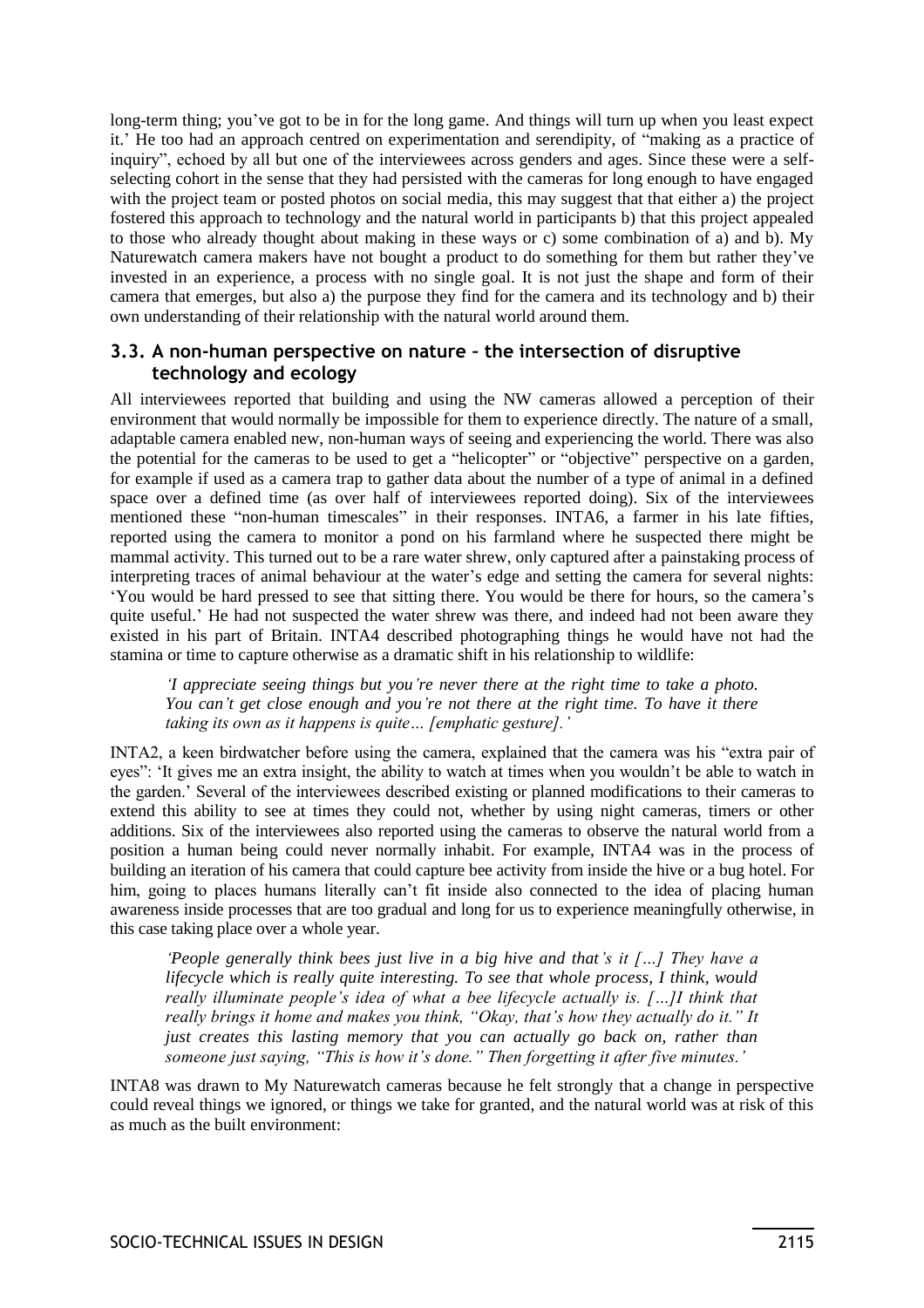*'People don't use their eyes. They tend to look either horizontally or down, but never look up. […] That, I think, was the interesting aspect. That, in fact, by doing the photography, one might well see things that, with the normal naked eye, just sitting at your window [you would not].'*

This enhanced perception afforded by the camera led to an increased intimacy with nature, which is to say an increased sense of the daily routines and cycles of animal and plant life independent of their encroachment on human activity. INTA1, a keen wildlife photographer, had begun to focus on the smaller details of the natural world in his photography as a result of exposure to the rhythms of the insects he set out to capture: 'The potential for that for me now is, if I can find a nest I can then put that in and see what they're taking in and bringing out. That was one of the fascinating things'. Despite already being a keen bird watcher, INTA2 found that using the camera over a period of time had 'changed my knowledge of what's being used in the garden. How it's being used, who's there.' This intimacy with the natural world on a day-by-day, very localised level via the NW camera had changed INTA3's approach to his research as an academic, trying to replicate and amplify the intimacy he now felt with the species he studied:

*'These projects have gone from national scale pollinator monitoring schemes to something which is just in a couple of people's gardens but then actually has, potentially, more impact because you can show people what it is and they can connect to that in a greater way.'*

This new intimacy led to a tendency reported by all interviewees to be mindful of nature in their own daily activities and mindful of the impact of those activities on the natural environment to a degree they hadn't been before. Indeed this "mindfulness" towards nature was the third most frequently used code in our analysis, behind "increased awareness of biodiversity" and "connections to others/ community of practice". For some this took quite practical forms. For example, prior to participating in the My Naturewatch camera project INTA7 described her relationship with the wildlife in her garden as 'acrimonious', and she focused on excluding it from her garden. She regarded birds and small mammals as garden pests because they uprooted seeds and tubers. After following their behaviour with the camera, she had now come to see this "problem" behaviour as a natural attempt to survive in an urban environment, one as valid as her own strategies for living in that space.

*'I've come to some sort of acceptance of the foxes and the squirrels, and I've adapted my behaviour to accommodate their lifestyle, to protect my plants, and things like that. I used the plastic orange nets off fruit to cover the [bulbs]… if I can, to peg out and stop the squirrels digging…'*

For INTA8, this took the form of something more attitudinal, of trying to remember not to encounter other living things as objects, but as entities in their own right. He spoke about encountering snow monkeys at a popular tourist site on a recent trip to Japan, and realising that his experiences of photographing a mouse that lived in his garden had changed how he approached the monkeys and what his photographs were for:

*'I think there is a parallel. Because you look at the mouse and you actually see what it's doing, and how it's rushing from here to there, from there to there. […] There were people taking pictures of the snow monkey, saying, "Oh, take a picture, take a picture, take a picture." But what I tried to do is I tried to take pictures that went beyond just the snap. […] So, I tend to look at things, I think, in greater depth and try to have a greater understanding about what's going on.'*

Even among interviewees with a good prior awareness and understanding of their environment and the issues facing the natural world using the cameras had revealed patterns and species of which they had not hitherto been aware, and this prompted new patterns of behaviour in participants themselves. Refocusing human experience by foregrounding other living things' habits and experience of the natural world recontextualises us as part of a much bigger set of processes, and several interviewees reported this as a moving and beneficial aspect of the project: that this was the real meaning of "being in touch with nature".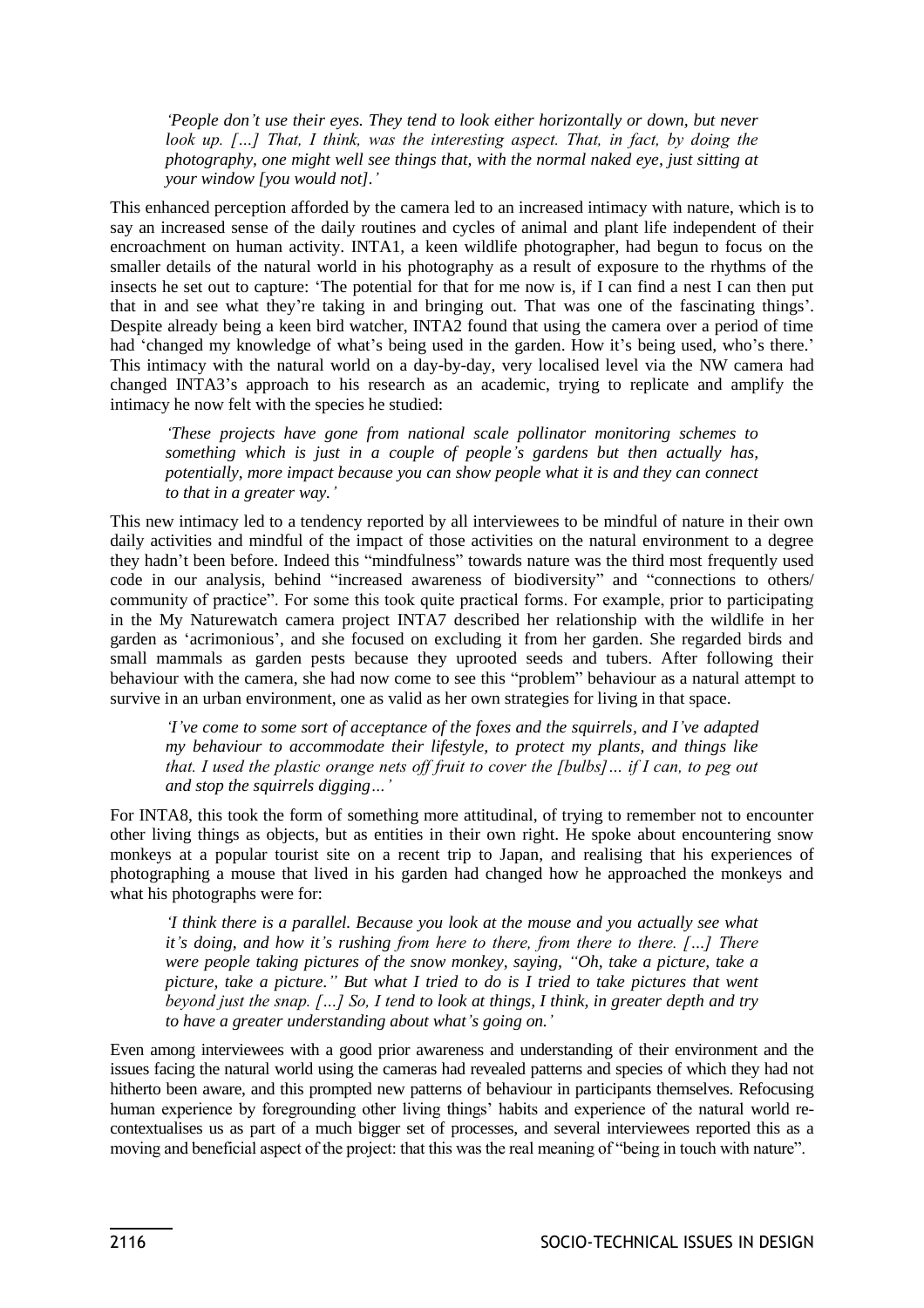# **4. Discussion**

My Naturewatch participants are not users but makers. In common with all open design projects they were encouraged to modify, alter and add to the basic blueprint provided by the project team. But in addition to this, the overall purpose of participation was left deliberately open. People came to NW variously through their interest in the technology involved, their existing love of nature, their concern about climate and environmental degradation and also their creative interests, including photography and craft. Three of the interviewees stated explicitly that in their view having multiple purposes to the project increased engagement and retention for themselves and others. This project was conceived as an exercise in Open Design. The data from the interviews indicate however that a distinctive feature of this project was that it was 'triply open'. The build and making component was open to local and individual interpretation, which is a common feature of such design projects. But additionally – and unusually – the goals and purpose of this make were left open to interpretation as well. In other words, participants did not build a camera in order to achieve a specific and pre-determined outcome such as monitoring a particular species or achieving proficiency with a piece of kit. It made no judgement as to participants' motivations for taking pictures of nature or what they wanted to get out of it. They were asked to find their own goal – often evolving through iteration and experimentation during their time with the cameras – from within the intersection of broad categories of interest: nature, technology and making per se. They found their way into the project from a very wide range of starting points in terms of enthusiasm and expertise. These first two facets of openness were both produced by and intended to mirror the complexity of the ecosystems participants engaged with. This was not a project that designed a product to sit within a context and extract or add value to/ from that context. It was not tested and foolproofed to eliminate its vulnerability to local conditions like heat, cold, humidity or wind. The local environment was an integral component of the make. These cameras will *only* work if makers integrate local materialities into the design in ways unique to each maker's aims and each build. So in this final aspect – ecology – the design was open in a third way, perhaps most radically of all. This project had openness designed into it in response to the complexity and connectedness of ecosystems. This led to a different sort of engagement with the natural world, one which was less human-centric and transactional. My Naturewatch cameras are interdependent with the non-human habitats around us, rather than exploitative of them. In order to work at all, they must work for animals as well as humans. As participants' knowledge and enthusiasm for one domain of the project deepens, as they have new ideas for new uses for the cameras, they need their understanding of the others to deepen in order to progress their passions. As one participant put it, "I evolved with it" (INTA4). In this way, the radically open, iterative approach to design in this project harnesses joy, curiosity and creativity where it already exists to deepen understanding of how that source of passion is woven into other processes and places. Rather than erasing that complexity in the name of accessibility it celebrates connectedness and our reliance on the non-human, making it in fact more likely that participants will remain engaged despite set-backs. The design principles underpinning this project model a relationship with the non-human world, repositioning our human environment as only one of many overlapping habitats. As one participant put it, reflecting upon the way in which her knowledge and use of her garden had changed:

#### *'There are things happening out there that is another world. There are whole other sets of living creatures alongside you. It's not just your garden.' (INTA5)*

The My Naturewatch camera used an innovative Open Design methodology to provide a selfdefined, bespoke making project that modelled a specific form of environmental citizenship. By co-designing a machine that must work in symbiosis with its natural surroundings, makers were encouraged to engage with ecosystems in a way that decentred human habitats, desires and perspectives but which was still driven by their personal curiosity and passion. The evaluation work highlights the extent that designing 'Ecological Citizenship' takes long embedded interactions, it is not a simple territory but a design space that requires embedded design propositions. The more important element is building access, autonomy and agency. Through Open Design communities can appropriate environmental technologies and design propositions to thus inform our behaviour within the natural world.